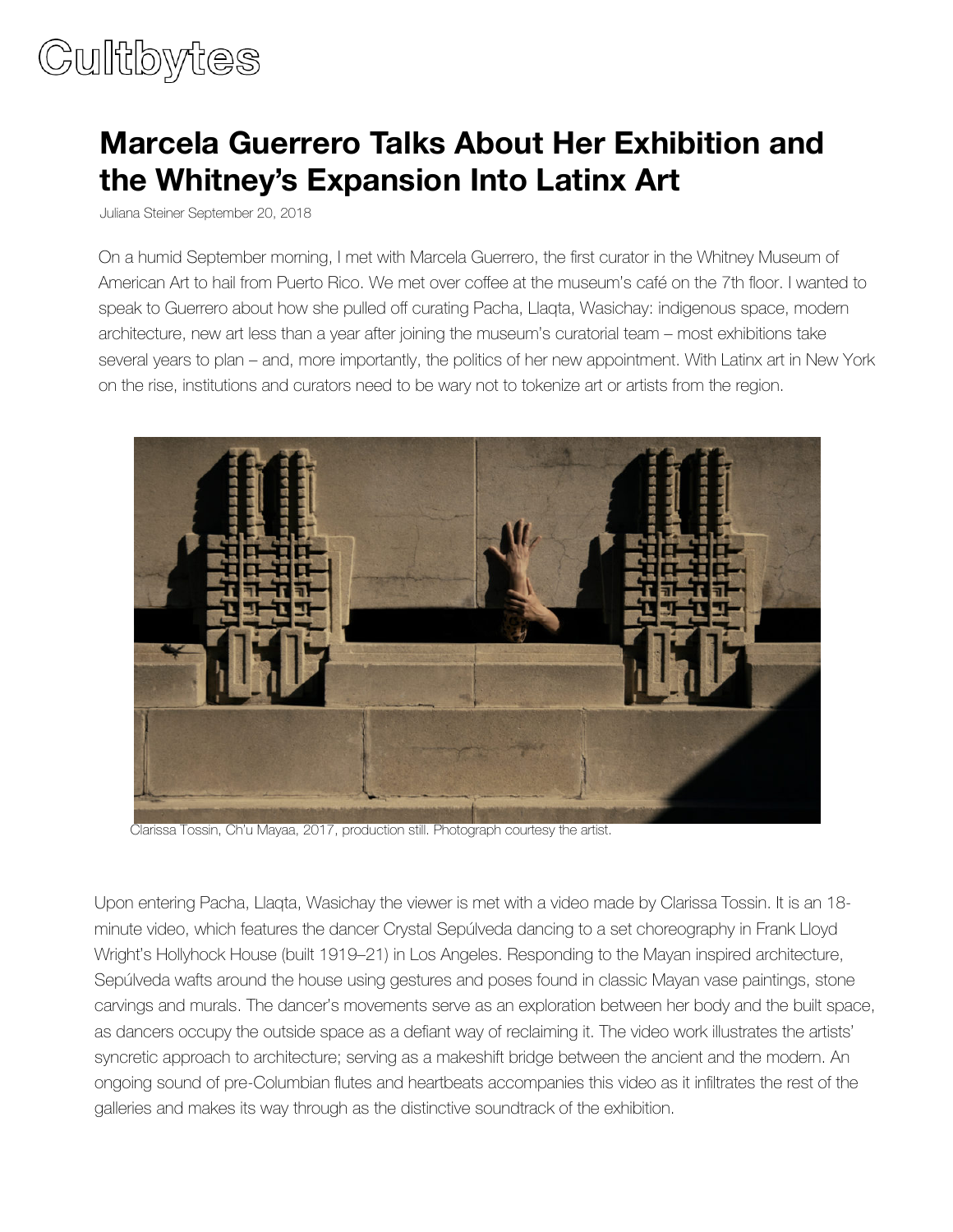Put together by Guerrero less than a year after joining the museum's curatorial team, the ambitious exhibition features seven living artists: william cordova, Livia Corona Benjamin, Jorge Gonzalez, Guadalupe Maravilla, Claudia Peña Salinas, Ronny Quevedo, and Clarissa Tossin. Its premise grew from their common interest in the built environments and the natural world. Guerrero was particularly struck by the different ways in which these artists displayed a tendency to think about architecture in vernacular, and, at times, pre-Columbian ways. Their interest in Incan temples, constellations, ancient migration routes, all attest to their novel approach in revisiting the past.

Roughly, Pacha means time, space, and nature; llaqta means place, country, and community; and wasichay means to create and/or to construct a house in the Quechuan. The language is spoken by the Incas, the Huanaca, the Chanka and other indigenous communities of the Americas. Unlike the narrower and more technical terms used by westerners to describe architectural structures, Quechuan terminology emphasizes the ambiguity of space, the fact that it can both shape and be shaped. In this way, the Quechuan language understands space and how it is altered. As indicated by its Quechuan title, to describe the world and its structures in both nuanced yet manifold ways is, in turn, the central premise of this exhibition.

Guadalupe Maravilla's drawings brilliantly explores migration routes. Inspired by a series of maps he found in a sixteenth-century Nahuatl manuscript, this piece explores pictographic symbols used in the manuscript's maps and has drawn lines that are meant to be interpreted as immigration routes. Maravilla recreates the path he traversed as a child from El Salvador to the United States, creating parallels between the ancient conundrums and contemporary ones, where the sort of paradoxes come to be highlighted.

william cordova's installation refers to Huaca Huantille, a temple built by the pre-Incan Ichma culture in what is now Lima, Peru. In cordova's youth, the temple was home to displaced families who lived in improvised forms as they became homeless. This work, a site-specific wood scaffolding located in the outside patio of the Whitney alludes to this tragic story. The physical proximity of this work, which brushes against Renzo Piano's concrete, creates –as Mary Louise Pratt describes- a 'contact zone'. Of course, this gesture does not go unnoticed as cordova's work bleeds into Piano's building, clashing and grappling the architectural differences of chaotic wood to the sleek minimalist concrete.

Leading the museum's new initiative to advance Latinx art is a role Guerrero slips into perfectly, she was previously the curatorial fellow at the Hammer Museum in Los Angeles, where she worked on the groundbreaking exhibition "Radical Women: Latin American Art, 1960–1985." Reflecting the museum's attempt to become a more inclusive and diverse space, her title –assistant curator – is not affiliated to her regional interests. "It is very progressive not calling my position a Latinx position as it avoids creating niches," she tells me. She thinks that an interest in South American and Caribbean art should be the responsibility of all of the museum's curators, not just hers. Conversely, Guerrero is certainly not prevented to work within other areas. However, it is under her guidance that the museum will carry out a systemic study of its Latin American collection in order to determine its gaps and blind spots and acquire new works along the way.

In that regard, Guerrero is not only interested in exhibition making and acquisitions; she is trying to make an impact that will change the way audiences interact with the institution. Ambitiously, she is trying to turn the museum into a bilingual space, a challenge which she tackles with great prowess in Pacha, Llaqta, Wasichay: indigenous space, modern architecture, new art.